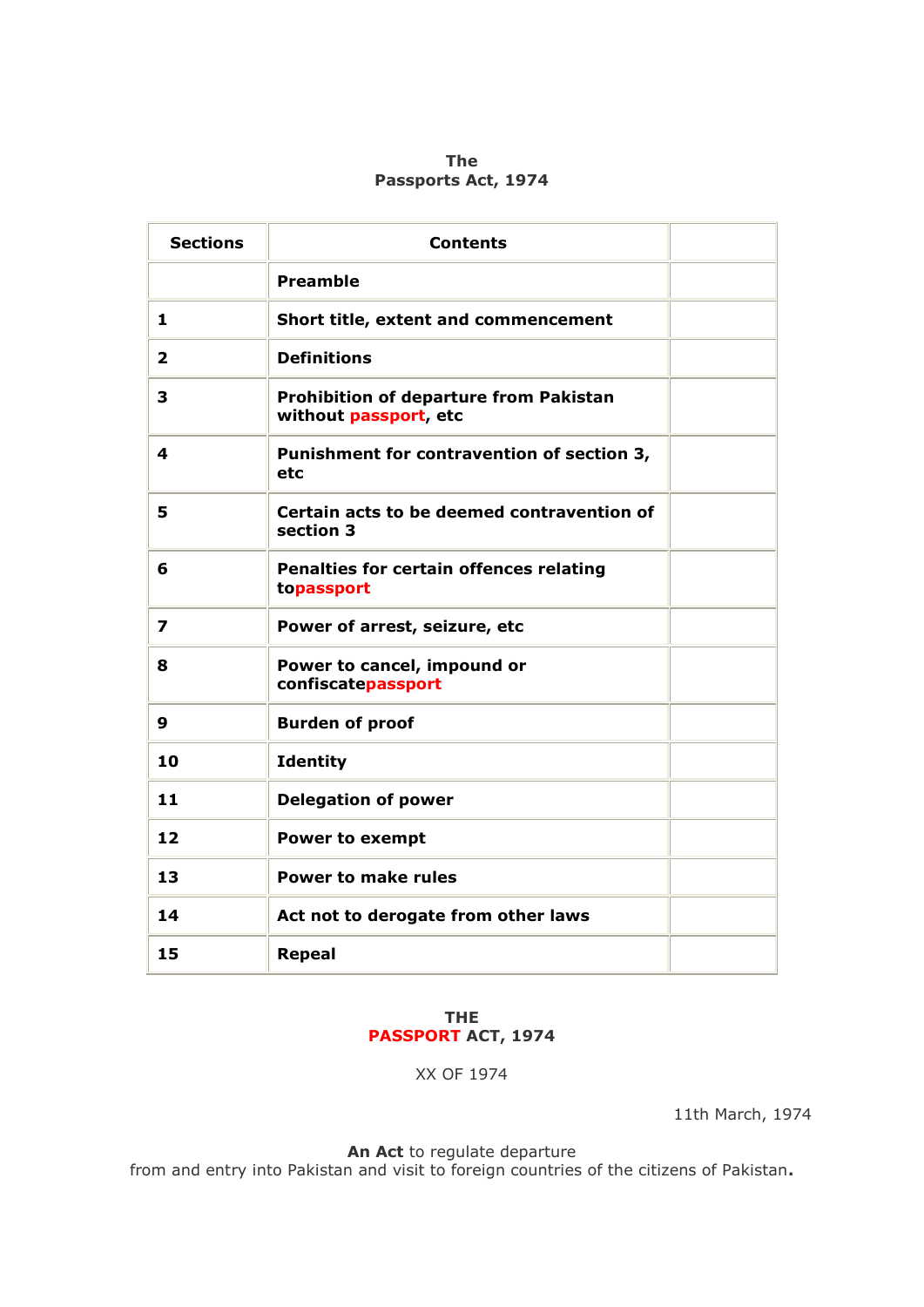**Whereas** it is expedient to regulate departure from the entry into Pakistan and visit to foreign countries of citizens of Pakistan and to provide for matters ancillary thereto;

**It is hereby enacted as follows :--**

**1. Short title, extent and commencement.**- (1) This Act may be called the Passports Act, 1974.

(2) It extends to the whole of Pakistan and also applies to all Citizens of Pakistan, wherever they may be.

(3) It shall come into force at once.

**2. Definitions.**-In this Act unless there is anything repugnant in the subject or context :--

(a) '**passport**' means a **passport** which is for the time being valid, and includes any such permit, or other travel document authorizing the holder thereof to travel from 'Pakistan to any other country, issued by or under the authority of the Federal Government;

(b) 'prescribed' means prescribed by rules made under this Act.

**3. Prohibition of departure from Pakistan without passport, etc.**-No citizen of Pakistan shall :--

(a) depart from Pakistan by any means whatever unless he is in possession of a **passport**, nor otherwise than from such port or place, by such route and in accordance with such conditions, as may be prescribed; or

(b) visit a foreign country unless his **passport** is valid for such country.

**4. Punishment for contravention of section 3, etc.**-(1) A citizen of Pakistan who is of the age of twelve years or more shall be punishable with imprisonment for a term which may extend to one year, or with fine or with both, if he :-

(a) contravenes or attempts to contravene or abets the contravention of any of the provisions of section 3; or

(b) enters or attempts to enter Pakistan by any means whatever without being in possession of a **passport** or otherwise than at such port or place, or by such route, as may be prescribed.

(2) A person departing from or entering, or attempting to depart from or enter, Pakistan in whose custody or charge a person who has not attained the age of twelve years departs from or enters, or attempts to depart from or enter Pakistan in contravention of section 3 or clause (b) of sub-section (I) shall, in addition to any penalty to which he may be otherwise liable, be liable to be provided for in that sub-section.

(3) Notwithstanding anything contained in the Code of Criminal Procedure, 1898 (Act V of 1898) an offence punishable under sub-section (1) or sub-section (2) shall not be bailable.

**5. Certain acts to be deemed contravention of section 3.-(1) Whoever gives any** person who has contravened the provisions of section 3, any assistance with intent thereby to prevent, hinder or otherwise interfere with his arrest, trial or punishment for such contravention, shall be deemed to have abetted the offence of, contravention of the provisions of that section.

(2) The owner, master or person in charge of any means of transport who causes or knowingly allows any person to depart from Pakistan in contravention of the provisions of section 3 by such means of transport shall be deemed to have contravened the provisions of that section and the means of transport shall, if the Court convicting the owner, master or person in charge so directs, be forfeited to the Federal Government. **6. Penalties for certain offences relating to passport.**- (1) A person shall be

punishable with imprisonment which may extend to three years, or with fine, or with both, if he:-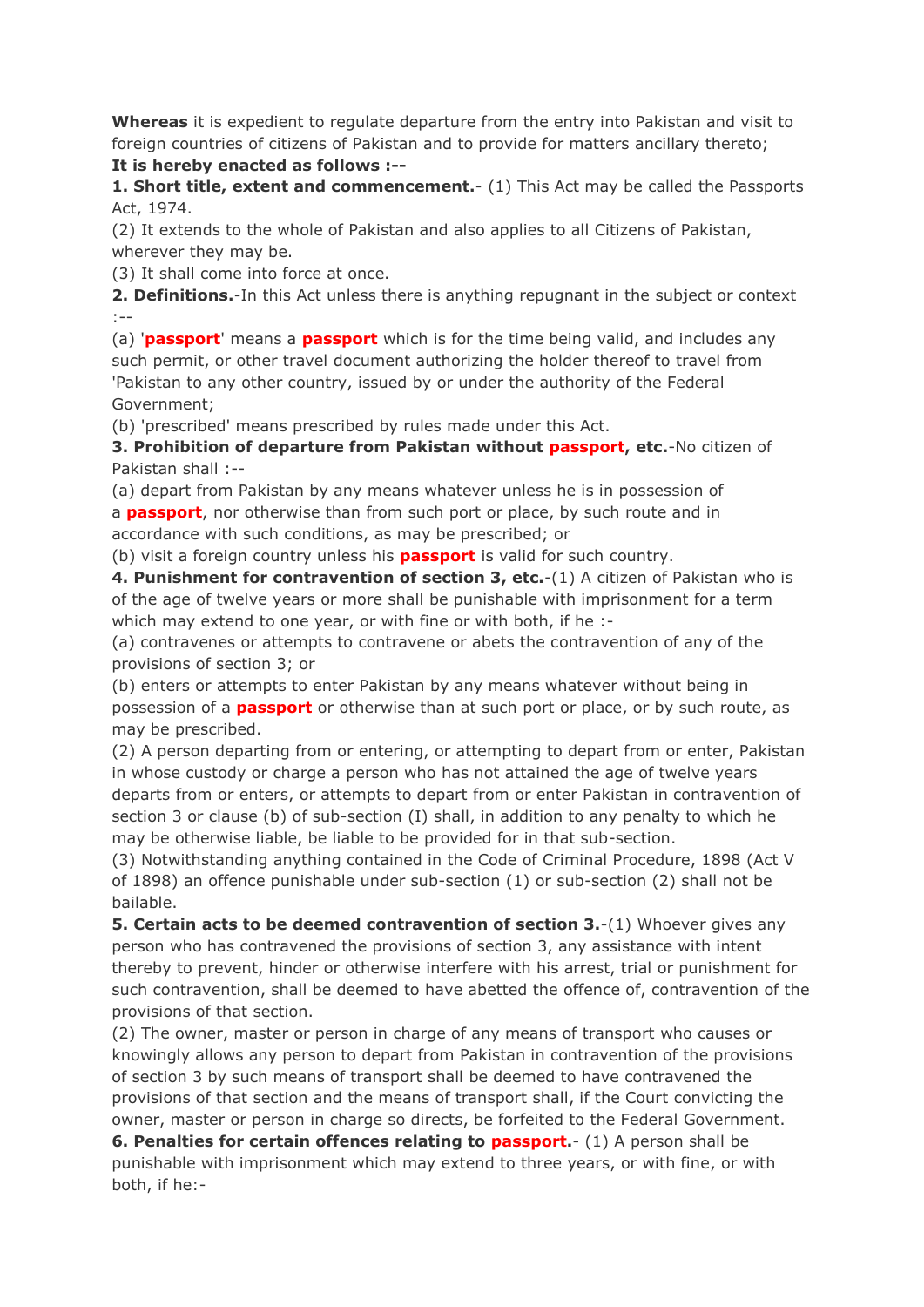(a) make or makes use of any statement which he knows or believes to be false in any document for obtaining **passport**; or

(b) attests or verifies statement which he knows or has reason to believe to be false in any document used for obtaining a**passport**; or

(c) wilfully conceals any fact which under the circumstances he ought to disclose for the purpose of obtaining a **passport** for himself or another person; or

(d) forges, alters or tampers with any **passport** or any document which he uses for obtaining a **passport**; or

(e) uses a **passport** which has been forged, altered or tampered with; or

(f) uses for obtaining a **passport** a document which has been forged, altered or tampered with; or

(g) is in wrongful possession of a **passport** not lawful issued to him or allows his **passport** to be used by another person; or

(h) traffics in passports or and documents required for obtaining a **passport**;

(i) wilfully false or neglects to return a **passport** issued to him, if he is required to do so or if an order cancelling impounding or confiscating it is made [or]

[(j) obtains more than one **passport** for himself either in the same or different names by concealing he fact of his already being in possession of a **passport**.]

**Provided that** a person guilty of an offence punishable under clause (h) shall be punished with rigorous imprisonment for a term which shall not be less than six months and with fine which shall not be less than one thousand rupees.

(2) Notwithstanding anything contained in the Code of Criminal Procedure, 1898 (Act V of 1898), an offence punishable under clause (b) of sub-section (1) shall be a bailable offence.

**7. Power of arrest, seizure, etc.**-(1) Any police officer not below the rank of Sub-Inspector, and any officer of customs empowered by general or special order of the Federal Government in this behalf, may arrest without warrant any person who has contravened, or against whom a reasonable suspicion exists that he has contravened any provision of this Act.

(2) Any police officer or other person authorised in this behalf by the Federal Government may seize in any place any means of transport which he knows or has reason to believe to be the means of transport by which a person has departed from Pakistan in contravention of the provisions of section 3.

(3) Any means of transport seized under subsection (2) shall be disposed of in accordance with the decision of the Court before which the owner, master or person in charge thereof is prosecuted under subsection (2) of section 5 for a contravention of section 3.

(4) Every officer making an arrest under that section shall, within a period of twenty-four hours of such arrest exclusive of the time necessary for the journey from the place of arrest to the Court of the nearest Magistrate, take or send to person arrested before a Magistrate having jurisdiction in the case or before the officer in charge of the nearest police station, and thereupon the provisions of the Code of Criminal Procedure, 1898 (Act V of 1898) applicable in respect of a person who, having been arrested without warrant, has been taken or sent before a Magistrate or an officer in charge of a police station shall apply to him.

The opinion of the handwriting expert is, of course, a mere opinion and cannot be considered as final word on the subject.

**8. Power to cancel, impound or confiscate passport.** (1) A **passport** issued by or on behalf of the Federal Government shall be the property of the Federal Government and may by an order under the head of a secretary to the Government of Pakistan, or an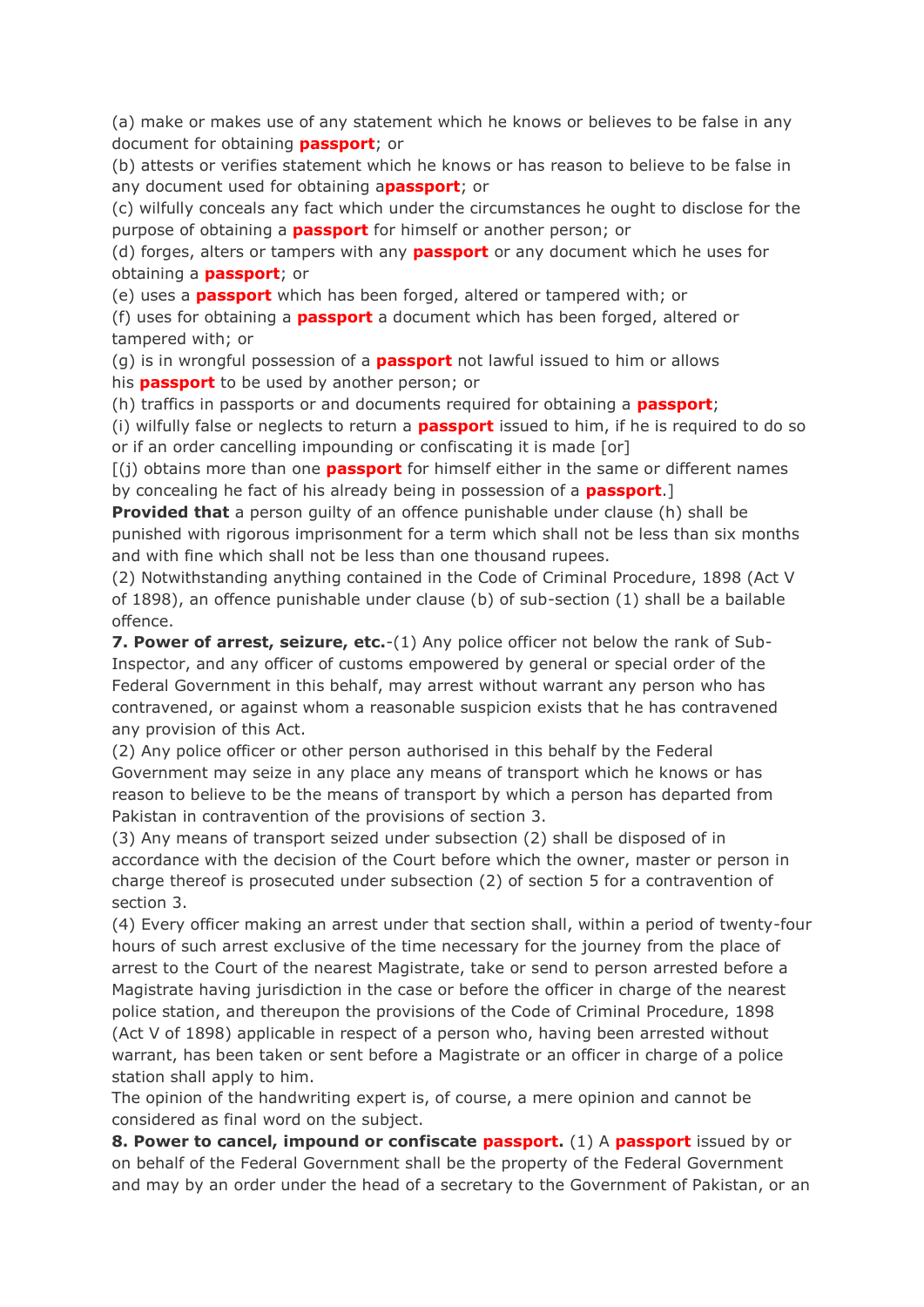officer authorised by the Federal Government in this behalf be required to be returned and shall also be liable to be cancelled, impounded or confiscated by like order. (2) Subject to sub-section (3), before making an order under sub-section (1) in respect of the **passport** issued to any person, the Federal Government shall give such person notice in writing calling upon him to show cause why the order should not be made : 'Provided that no such notice need be given in the case of an order impounding a **passport** if it is necessary in the opinion of the Secretary or such other officer to take immediate action, but an opportunity to show cause against the making of the order shall be afforded to the person to whom the order relates, within two weeks from the making of the order.']

(3) If the Federal Government has reason to believe that the person in respect of whose **passport** it is proposed to make an order under subsection (1) is; or has been engaged in subversive or in activities which are prejudicial to the interest of Pakistan or Pakistan's relations with any foreign power, it shall not be necessary to give such person the notice provided for in sub-section (2) or to afford him an opportunity of being heard. (4) Any person in respect of whose **passport** an order under subsection (i) has been made in the circumstances referred to in subsection (3), may within thirty days of the date of the order, apply in the Federal Government for a review of the order; and the decision of the Federal Government in review shall be final.

5) Any expenditure incurred by the Federal Government on the repatriation to Pakistan of a citizen of Pakistan who gets stranded or becomes a destitute while he is in a foreign country, or for any other reason, shall be recoverable, as an arrear of Land Revenue.

**9. Burden of proof.** The burden of proving that a 'statement made in any document used for obtaining a **passport** is true shall lie on the person making the statement and the burden of proving that the owner, master or persons in charge of any means of transport by which any person departs from Pakistan in contravention of the provisions of section 3 did not knowingly allow such person to so depart shall lie on such owner, master or person in charge.

**10. Identity.** No suit, prosecution or other legal proceeding shall lie against any person for anything which is in good faith done or intended to be done in pursuance of this Act Or of any rules made thereunder.

**11. Delegation of power.** The Federal Government may, by notification in the official Gazette, direct that any of its powers of functions under this Act shall, in such circumstances and subject to such conditions, if any, as may be specified in the notification, be exercised or performed also –

(a) by any officer or authority subordinate to the Federal Government; or

(b) by any Provincial Government or by any officer or authority subordinate to such Government.

**12. Power to exempt.** The Federal Government may, by notification in the official Gazette, exempt any person or class of persons from alt or any of the provisions of Act or the rules made thereunder.

**13. Power to make rules.** (1) The Federal Government may by notification in the official Gazette, make rules for carrying out the purpose of this Act.

(2) In particular, and without prejudice to the generality of the foregoing power, such rules may provide for all or any of the following matters, namely :-

(a) the conditions to which a **passport** issued by or on behalf of the Federal Government shall be subject, including conditions as to the ports or places in Pakistan at or from which alone a person holding a **passport** shall depart from or enter Pakistan ; (b) the persons, other than the applicants or the issue of passports, by whom, and the

manner in which, applications for the issue of passports may be submitted ;